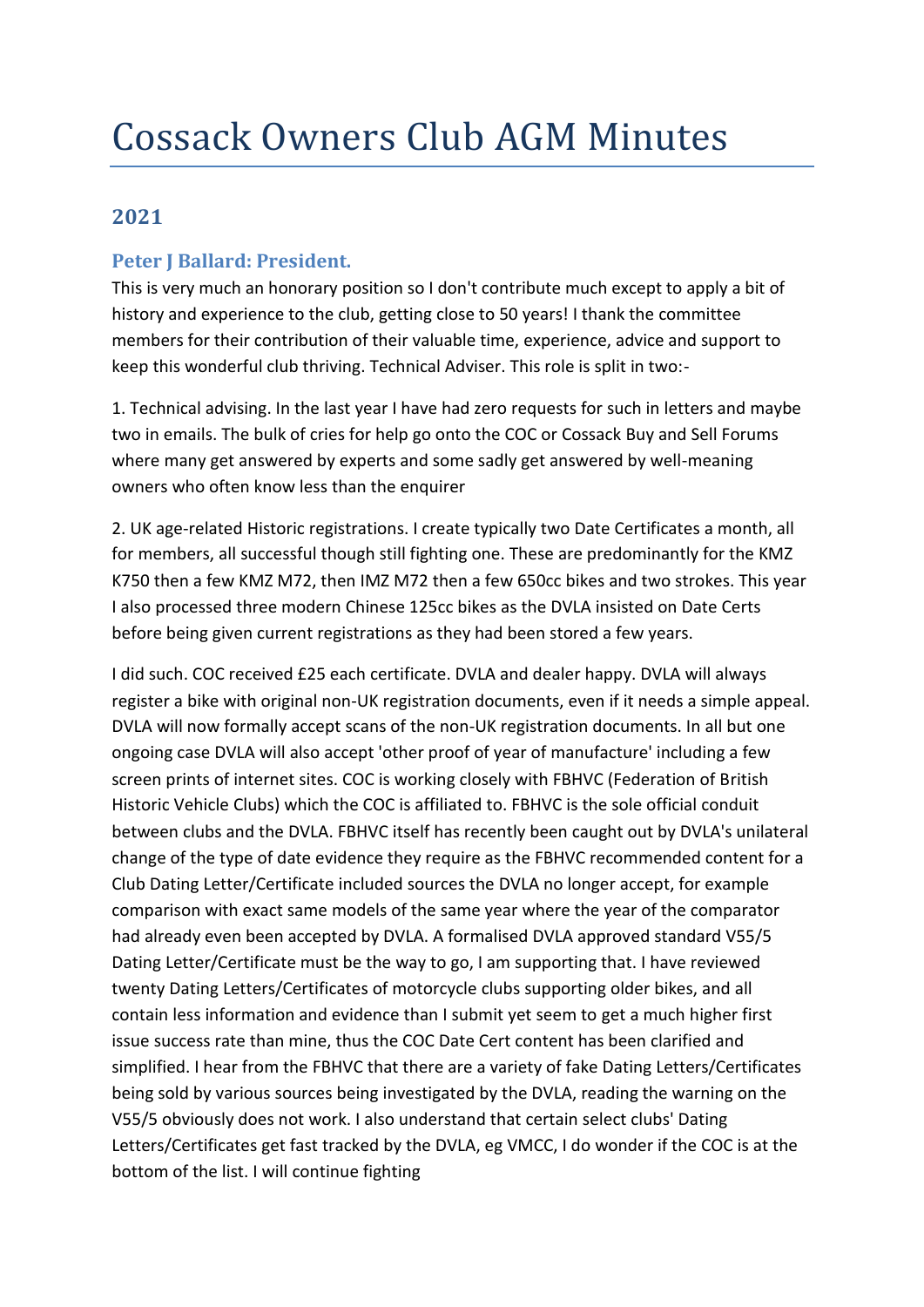## **Gina Inman: Membership Secretary.**

Year on year there has been a large increase in membership this year. It appears that the rush of new members joining last year has remained and far fewer people have allowed their membership to lapse. Year ending 2020/21, 325 paid up members, 20 honorary members, 345 members in total. Year ending 2019/20, 272 paid up members, 19 honorary members, 281 members in total. There has been an addition to the Honorary Members List. A very long standing member (a two digit membership number!) resigned due to age and no longer owning a bike or being able to ride. The committee decided to offer him honorary membership in recognition of his loyalty to the club. This was accepted with thanks. Below is a table showing the monthly breakdown of new and renewed membership.

| Month/year        | New members | Renewals | Total |
|-------------------|-------------|----------|-------|
| August 2020       | 9           | 15       | 24    |
| September 2020    | 7           | 13       | 20    |
| October 2020      | 13          | 26       | 39    |
| November 2020     | 11          | 11       | 22    |
| December 2020     | 11          | 12       | 23    |
| January 2021      | 9           | 14       | 23    |
| February 2021     | 19          | 14       | 30    |
| <b>March 2021</b> | 7           | 23       | 30    |
| <b>April 2021</b> | 7           | 20       | 27    |
| May 2021          | 6           | 26       | 32    |
| June 2021         | 12          | 16       | 28    |
| <b>July 2021</b>  | 8           | 16       | 24    |
|                   |             |          |       |
| Totals            | 119         | 206      | 325   |

During the course of last year an astonishing 115 people have joined the club compared to 64 in the previous year. Along with a mere 51resignations compared to 83 the previous year. In April of this year I was contacted by Mark Hastings of the Laverda Owner's Club. He did a survey of some of the clubs, asking about membership rise and fall during Covid. As a club we have rated 5th, with Women's IMAGB, of the 28 respondents for increased membership numbers. Percentage wise only Morini, Kettle, Moto Guzzi and Laverda clubs have attracted more members with some clubs showing a sharp decline in numbers. At that time we had a 10% overall increase in membership. This trend continued all year and we have ended with an increase of just over 20%

GDPR, General Data Protection Regulations. For the benefit of new members, I want to reiterate the way the club holds personal data. GDPR primarily affects clubs in the area of security of data and how long data is kept after resignation. The membership database is backed up to The Cloud and password protected. As most people don't formally resign but simply fail to renew their membership this has proven to be a bit of an issue when someone forgets to renew until they realise they haven't had a magazine recently. We aren't permitted to keep data post resignation so if someone renews after simply forgetting after a couple of months, we need to issue a new membership number and treat them as new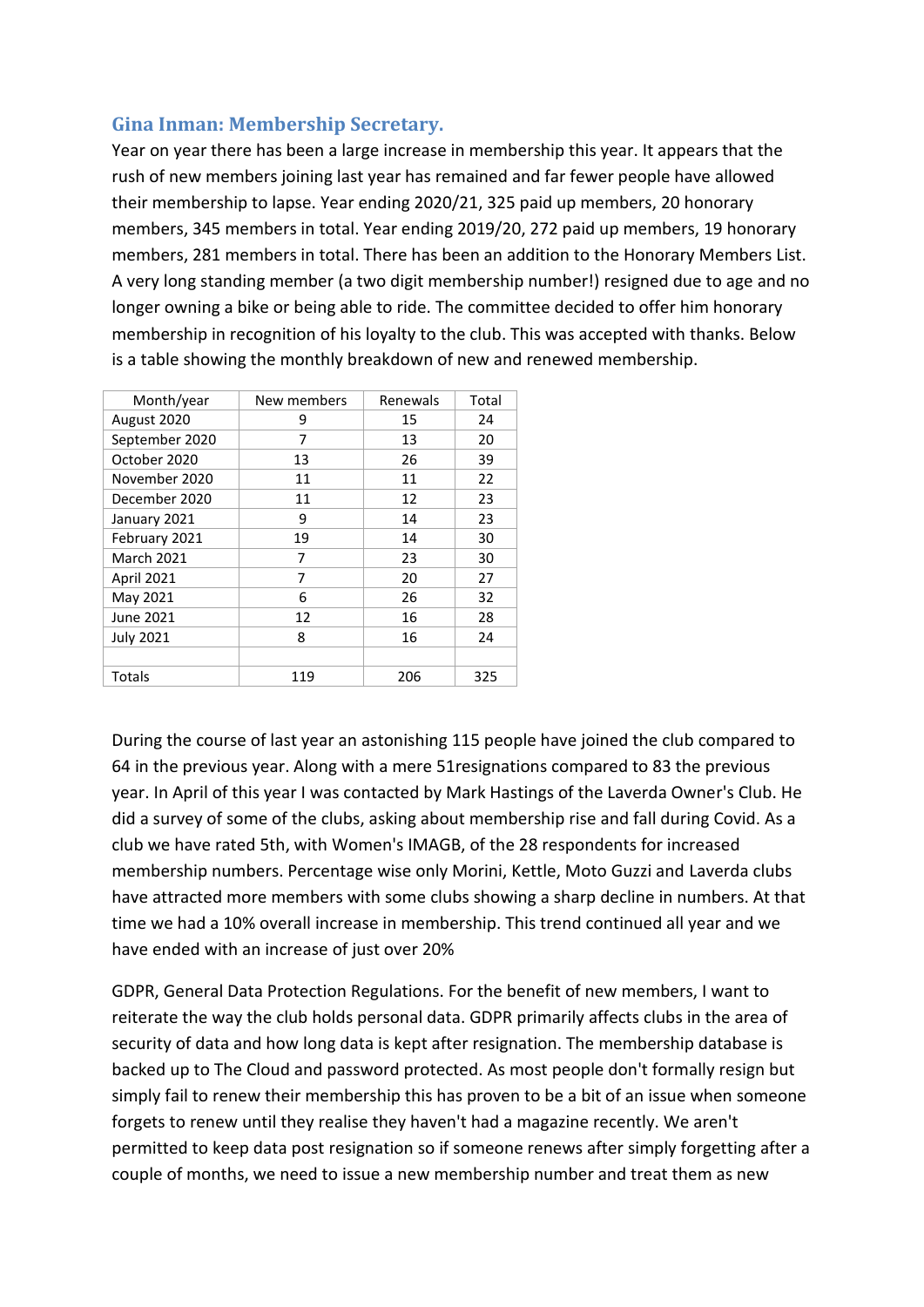members! Sometimes the original membership number is still available and can be reissued. In accordance with the law the committee put together a GDPR statement which is on every membership welcome letter. Horizontal View Distribution. In my role as Membership Secretary I am also responsible for the distribution of Horizontal View. Three years ago we contracted the printer to distribute the posted magazines while I continue to send out the email copies. Although using the printer to post copies out does cost a little more per magazine per person against doing it ourselves, it is definitely a benefit to the club, and to me personally! The number of people taking email copies hads risen back up to over 100 again.

Should it be the will of the membership I am happy to continue in the role of Membership Secretary.

## **Phil Inman: Treasurer and Regalia Secretary.**

Please see the attached Year-End Financial Report, opposite, which gives a detailed breakdown of Income and Expenditure, by category. Financially speaking, this has been a quiet, profitable year for the Club. Our bank balance at Year End was £9,087.09, compared with £7,598.43 for Year End 2020. Income amounted to £6,041.21, coming as usual mainly from membership subscriptions. The provision of Dating Certificates generated income of £72.52, whilst Regalia Sales amounted to £353.44. Income from member subscriptions showed an increase of £1,488.66 over last year. Expenditure amounted to £4,552.55, compared with £4,331.57 for last year. Postage costs were £71.22 higher than last year, due mainly to the cost of despatching welcome packages to new members, of which there has been a significant increase this year. The largest item of expenditure was, as usual, the printing and postage of the Club magazine, at £3,065.98. This year, the Club's income has exceeded expenditure by £1,488.66, a very good result. Yet again, it will not be necessary to recommend an increase in membership fees. Regalia sales are significantly higher than last year, with Regalia sales for the year (£353.44) exceeding purchases (£203.08) by £150.36. Stock levels are good. Where members order items which are currently out of stock, our suppliers kindly produce the item and post it directly to the member, thus cutting down on delay.

I am happy to continue as COC Treasurer for the next year, should that be the membership's wish.

| Income:                    | Amount £ |  |
|----------------------------|----------|--|
| <b>COC Account</b>         |          |  |
| <b>Dating Certificates</b> | 72.52    |  |
| Donations to COC           | 13.00    |  |
| Membership subscriptions   | 5,602.25 |  |
| Regalia Sales              | 353.44   |  |
|                            |          |  |
| <b>Total Income</b>        | 6.041.21 |  |

Cossack Owners' Club – Year-End, 31 July 2021 Financial Report.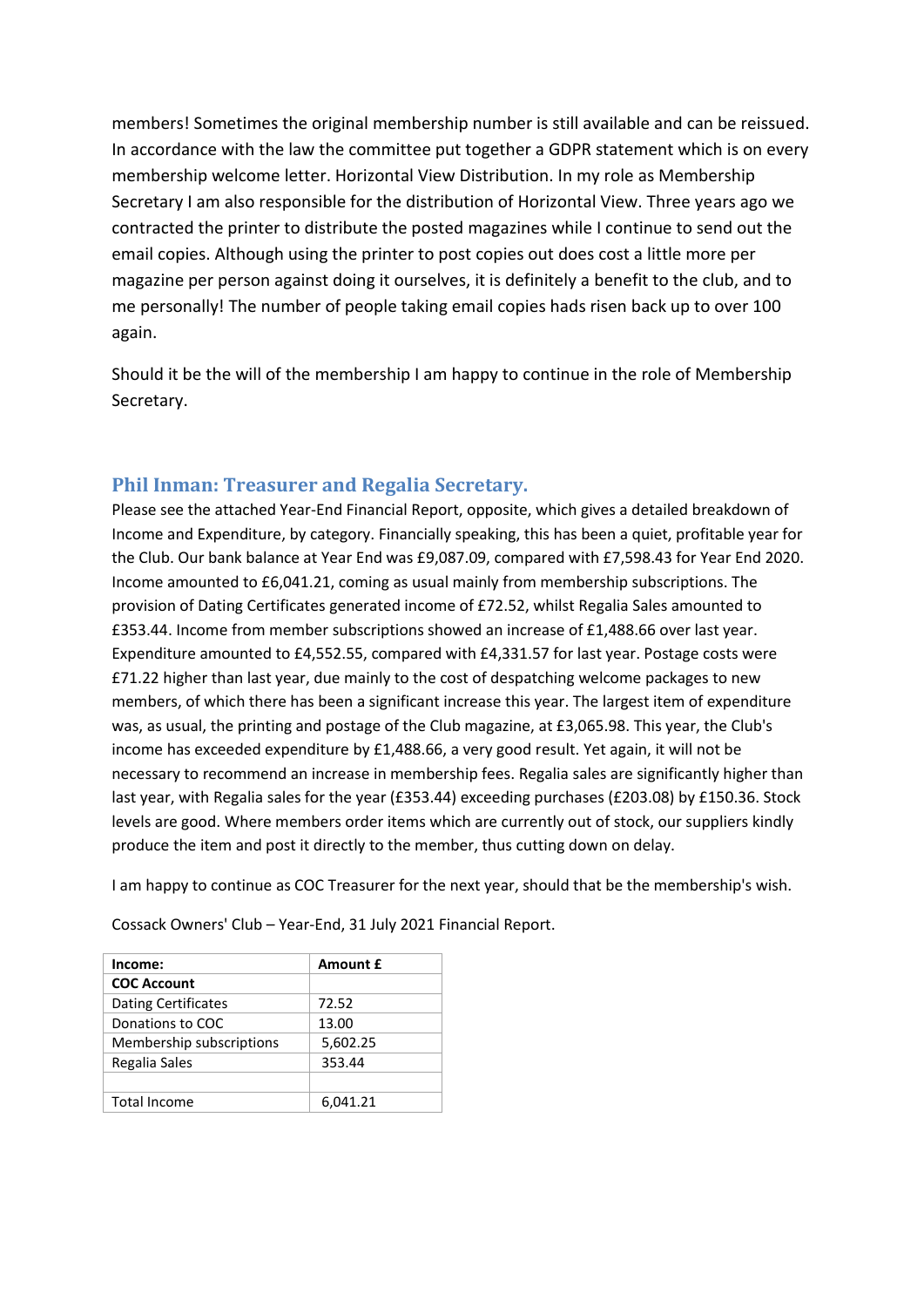| <b>Expenditure:</b>             | <b>Amount £</b> |
|---------------------------------|-----------------|
| Equipment                       | 84,99           |
| Insurance                       | 100.80          |
| Membership, Clubs and Societies | 152.75          |
| Postage                         | 181.54          |
| Printing                        | 3,065.98        |
| Regalia                         | 203.08          |
| Shows                           | 225.00          |
| Stationery                      | 144.20          |
| Website                         | 394.21          |
|                                 |                 |
| <b>Total Expenses</b>           | 4,552.55        |

Bank Balance as at Year-End = £9,087.09 (WooHoo!)

## **Tony Jones: Club Secretary.**

The AGM for this year was cancelled yet again because of the Covid situation. Things have been quiet but ticking over and there are signs that things are returning to normal. Activity has mainly been restricted to answering emails and passing on emails to the other committee members where appropriate. I was able to attend two events recently, the excellent weekend with Charles Hancock and the Stafford motorcycle show. It made a nice change to meet up with other members.

Charles has volunteered to try to put some life into the flagging weekend meets and after discussion with the other committee members we have agreed to add Charles to the committee. We are already discussing the Red Star Rally for 2022. Everything has yet to be confirmed but we hope to hold it at the Greetham Community Hall in Rutland at the beginning of September. The AGM will be held whilst we are at the Red Star Rally. If any member has any comments to bring to the committee's attention then please email them to me at the club's general email [cossackownersclub@gmail.com](mailto:cossackownersclub@gmail.com)

I am willing to continue as the club's secretary.

#### **Paul Codling: Magazine Editor.**

Because Horizontal View is bi monthly it lags behind the action on the ground by a few months. The plague ensured there still wasn't much of that early in the year, consequently HV has been heavily internet based again. Remarkably no one has complained about that even though I've filled some of it with only vaguely Russian motorcycle related things I find personally interesting. Thank you very much if you've contributed, I'm sure the club appreciates the effort as much as I do. I'd like to point out that the whole club will be interested in the progress of your project or the adventures you have together. Don't keep it to yourself. The whole point of being in a club is sharing experience and doing that holds the club together. Don't leave it all to me, send stuff in. Believe it or not each magazine takes at least a week in man hours to produce, most of which is being distracted by the internet. As ever, please send pictures as attachments to emails instead of burying them in the email itself. This preserves the original file format. Some operating systems, particularly those sent from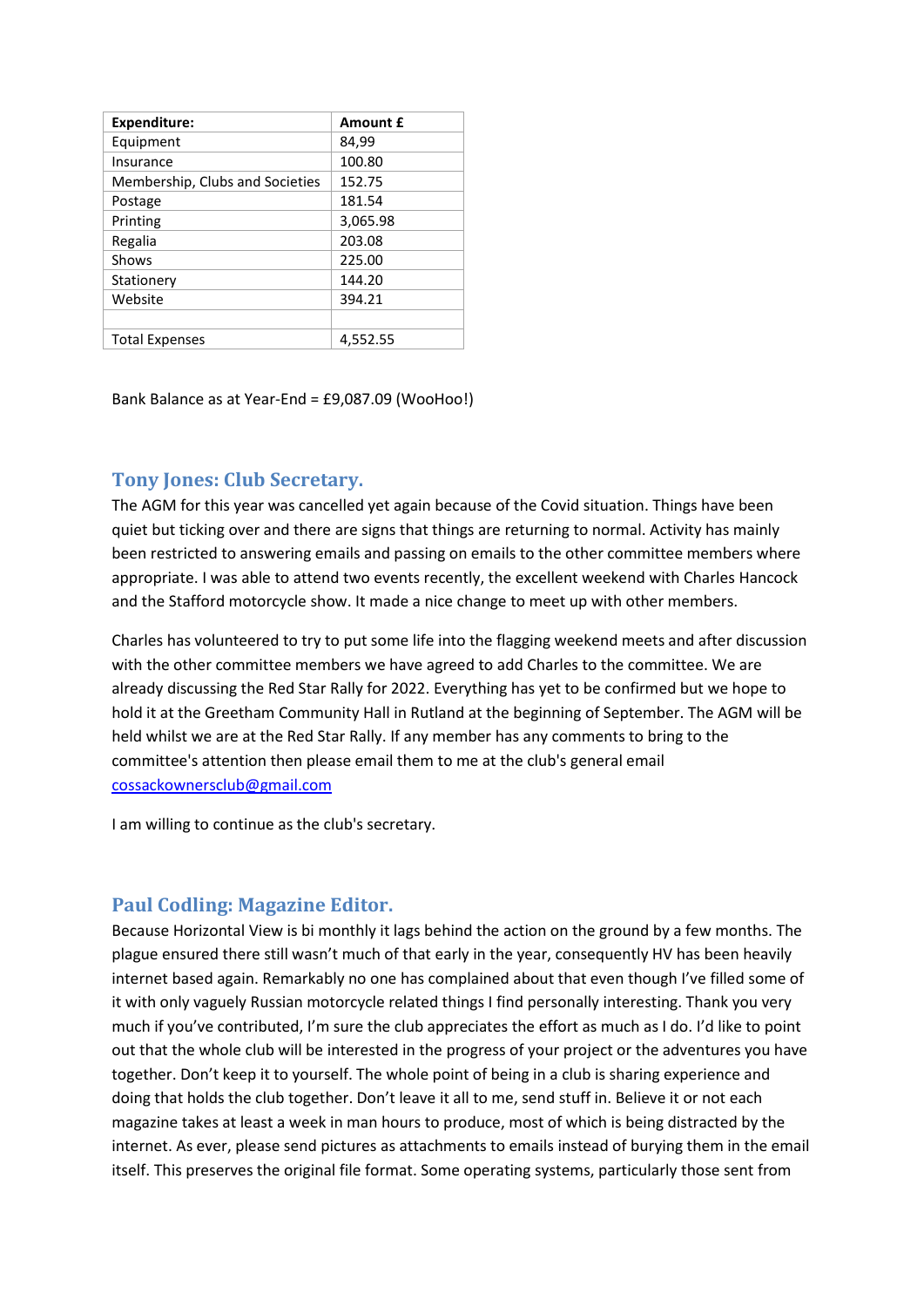phones, sometimes seem to deliberately obstruct the editing process. HV competes with Facebook to some degree, which is a lot better at keeping members, and non members, in daily contact with each other but the magazine has a permanence which Facebook doesn't, especially the paper version. Isn't it wonderful seeing yourself in print? I'm hoping that Charles Hancock, our new Rally Organiser will inspire more of us to get out and about and generate contact, camaraderie and a wealth of new content for the magazine, which will in turn inspire more people to risk adventure and get out too.

I'm looking forward to editing HV in 2022.

## **David Cox:Website/Facebook**

During the lockdown in 2020 gave me the opportunity to take a look at the clubs website and update it in attempt to give the site a better look and possibly a little easier to use, I hope you like the result.

The website is being viewed all around the world with visitors increasing each month. Below is graph of new and returning visitors to our website this August/September, this trend has been rising through most of this year 2021.

The yellow section shows returning visitors and blue new visitors, this graph is encouraging.



There are a few updates on the website from the previous version, i.e. I have added a 'Notification' page, this can be useful for possible rally date changes/updates, important information the clubs needs to pass on, new events etc. so please take a look now and again, and if you have any new info please let me know.

The 'Membership' page is now much easier to use and is clearer on its options.

The 5 year 'Back Issues' is now available in separate full magazines instead of just a date list; this hopefully makes it easier to select a HV you want to find. If you need a particular HV magazine from before 2016 you can write to me and ask for one on [dave@russianmotorcycles.co.uk](mailto:dave@russianmotorcycles.co.uk) I can then send you a PDF copy of that issue.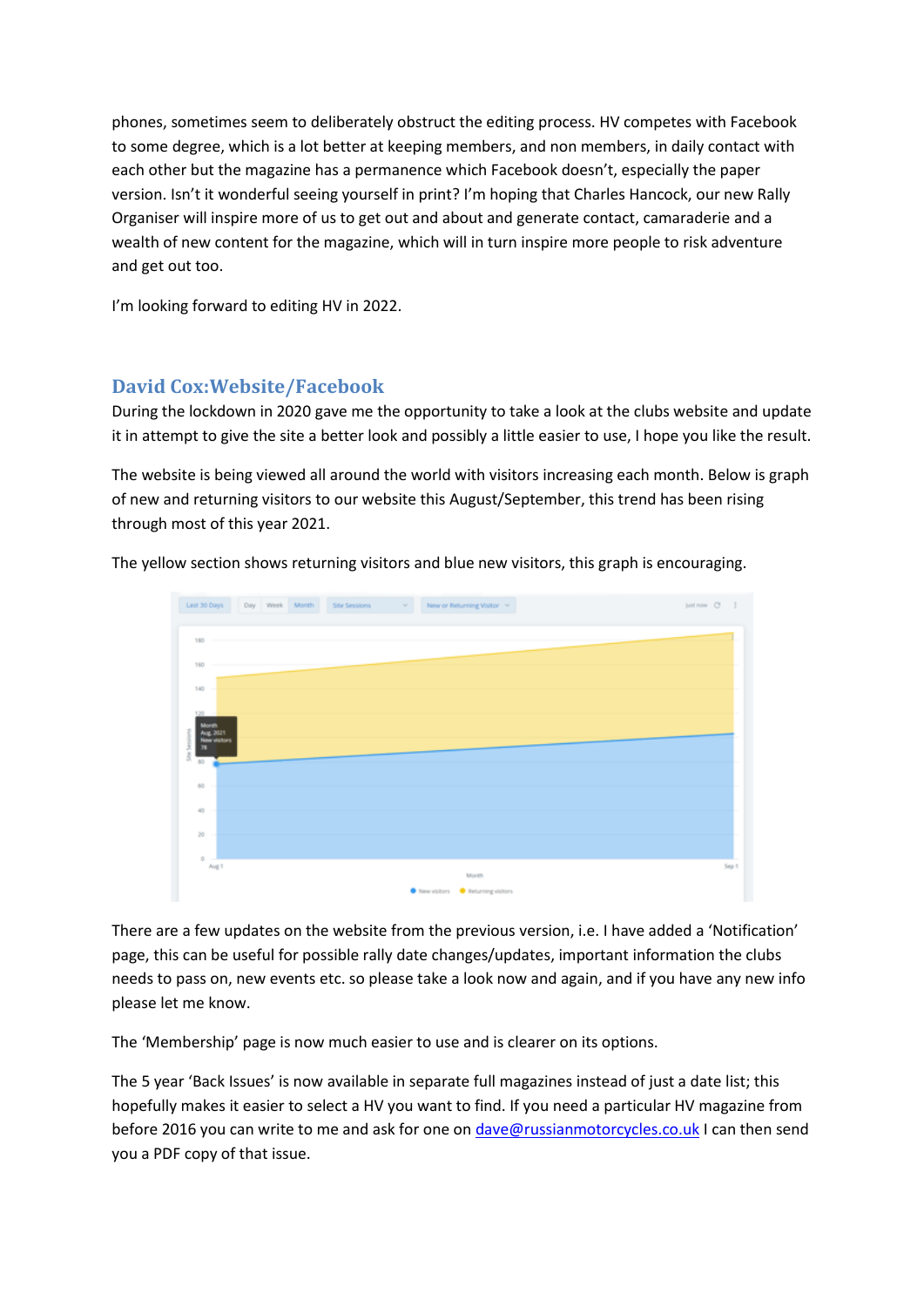I am always open to suggestions from our members on the website content, if you have anything you would like to see please let me know.

### **Facebook**

Our Facebook page is running well with more people joining on a regular basis. To date we have 588 members around the world, but I do still reject about 6 out of 10 people wanting to join, and most of those as usual have nothing to do with bikes but just want to join anyway and show us their 'other' bike manufactured motorcycles, babies/cats/dogs & holiday snaps, No Thanks!

### **Adverts**

As in previous reports all adverts for sales, wanted etc. should not be posted on the Club's Facebook group. All such adverts must be posted on our sales group 'Cossack Sell Buy Swap'. You can find a link to it on the COC website at the bottom of the Home page. I think the word has been passed round that all adverts will be deleted after asking the seller to move it. It's not only our choice but to keep various sellers (some possibly rouge) from using the club as their shop front. The Facebook group is solely for discussion, help and photos etc. it's also in the rules for our group.

I look through the group as a daily routine and pleased reading most of the posts for help, advice and historic photos, its working well, let's keep it that way

## **Device Apps**

An important issue arose at the beginning of July 2020 when a post came in offering people a downloadable application to find information and parts etc., on the bikes. This immediately caused me to write a warning regarding this. All downloads/apps from any induvial should be viewed with **extreme caution**, especially if you have banking information on your devices. I was assured by the man posting it that it is OK but personally I wouldn't download it. Of course it's up to anyone who wants it to go ahead and download the application. The club cannot be held responsible if these apps are downloaded and you have problems.

I am willing to continue looking after the website.

#### **Charles Hancock: Rally Organiser.**

I'm Charles Hancock and I have been appointed as Rally Organiser. I have been organising rallies for over 20 years off and on. I'm also an MZ owning member of the Yorkshire Section of the MZRC and latterly have organised several rallies at the Batemans Brewery in Wainfleet. Each of those was attended by members of the COC. The Batemans rallies were put on because it had been said that riders of old East European motorcycles couldn't organise a piss up in a pub so we went one better and put on rallies at a real ale Brewery!

Most recently we organised the first post Covid rally for our Club here at North Owersby. I say we because we had input and help from almost all of the committee. To them I say thank you.

We decided to go back to the sort of rallies we used to hold. We decided that offering a rally which just consisted of a get together in a field next to a Pub and nothing else will attract only a small and decreasing number of the most ardent members. So our future rallies, and the future starts now, will be based on the Owersby model. So what will be offered?

1. A campsite that is very good value for money.